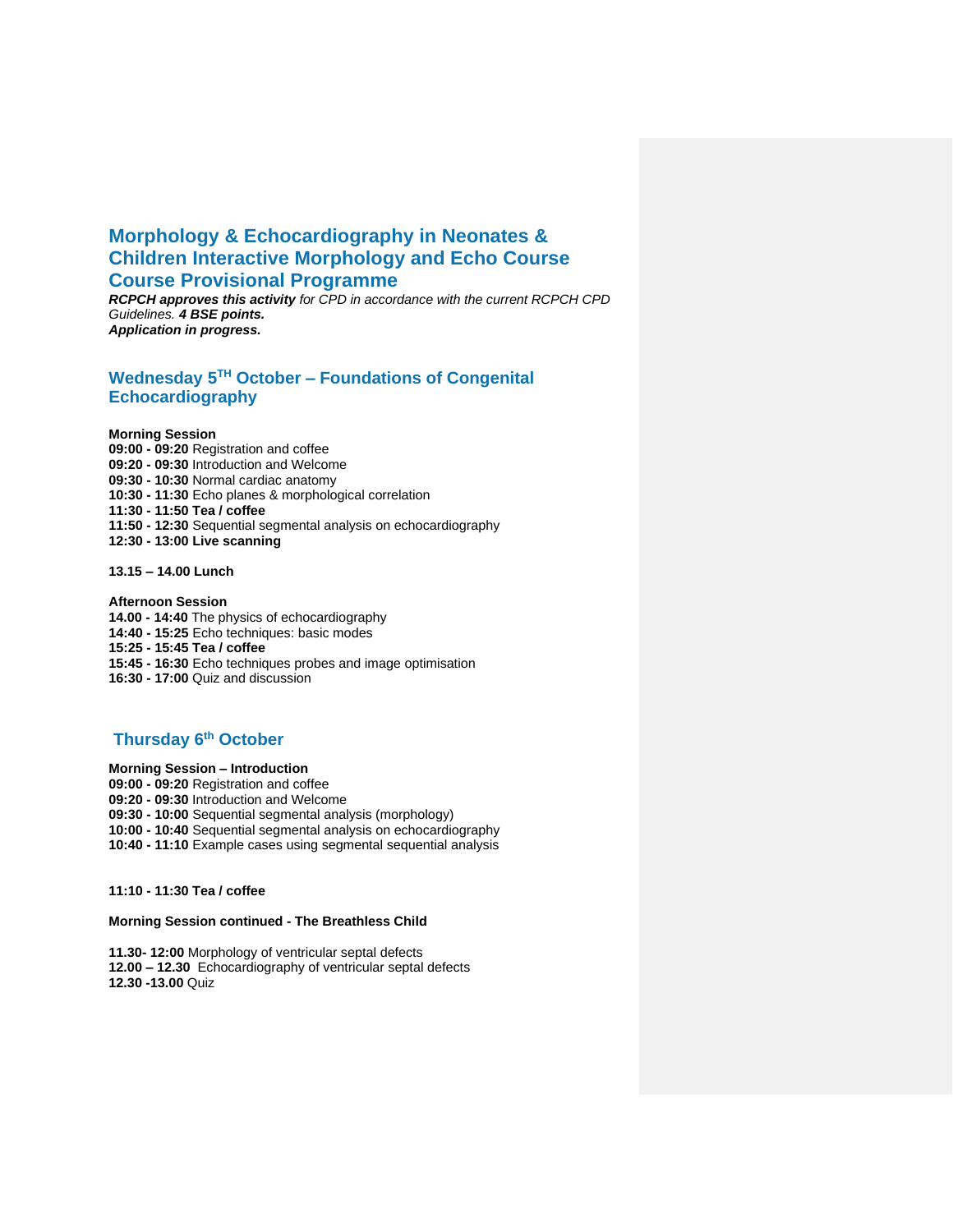**13:00 – 13.45 Lunch**

**Afternoon Session - The Breathless Child** continued **13:45 – 14.00** Quiz cases **14:00 - 14:30** Morphology of atrioventricular septal defects

**14:30 – 15.00** Echocardiography of atrioventricular septal defects

**15.00 – 15.45** Surgery for atrioventricular septal defects

15.45 – 16.10 Coffee/Tea

**Afternoon Session – Murmurs 16.10 – 16.25** Morphology of atrial septal defects **16.25 – 16.45** Echocardiography of atrial septal defects **16.45 – 17.00** Morphology of patent arterial duct **17.00 – 17.20** Echocardiography of patent arterial ducts

**17.20 – 17.30** Discussion and Q and A **17.30 – 18.30 – Drinks reception**

### **Friday 7 th October**

**Morning Session 09.00 - 09.20 Registration and coffee 09.20 – 09.50** Quiz and recap **09.50 – 10.10** Case **10.10 – 10.30 Sponsor session Advanced modes: 3D imaging** 

**10.30 – 10.50 Coffee**

**10.50 – 11.15** Morphology of right and left ventricular outflow tract obstruction **11.15 – 11.50** Echocardiography of right and left ventricular outflow tract obstruction **11.50 – 12.00** Case **12.15 – 12.45** Quiz

**12.45 – 13.45 Lunch**

**Afternoon Session - The Blue Baby 13.45 – 14.10** Morphology of tetralogy of Fallot **14.10 – 14.40** Echocardiography of tetralogy of Fallot **14.40 – 14.55** Surgery of tetralogy of Fallot **14.55 – 15.30** Case report with morphology correlation *((DORV))*

**15.30 – 15.50** Tea/Coffee

**15.50 – 16.15** Morphology of transposition **16.15 – 16.40** Echocardiography of transposition

**16.40 – 17.00** Surgery for transposition